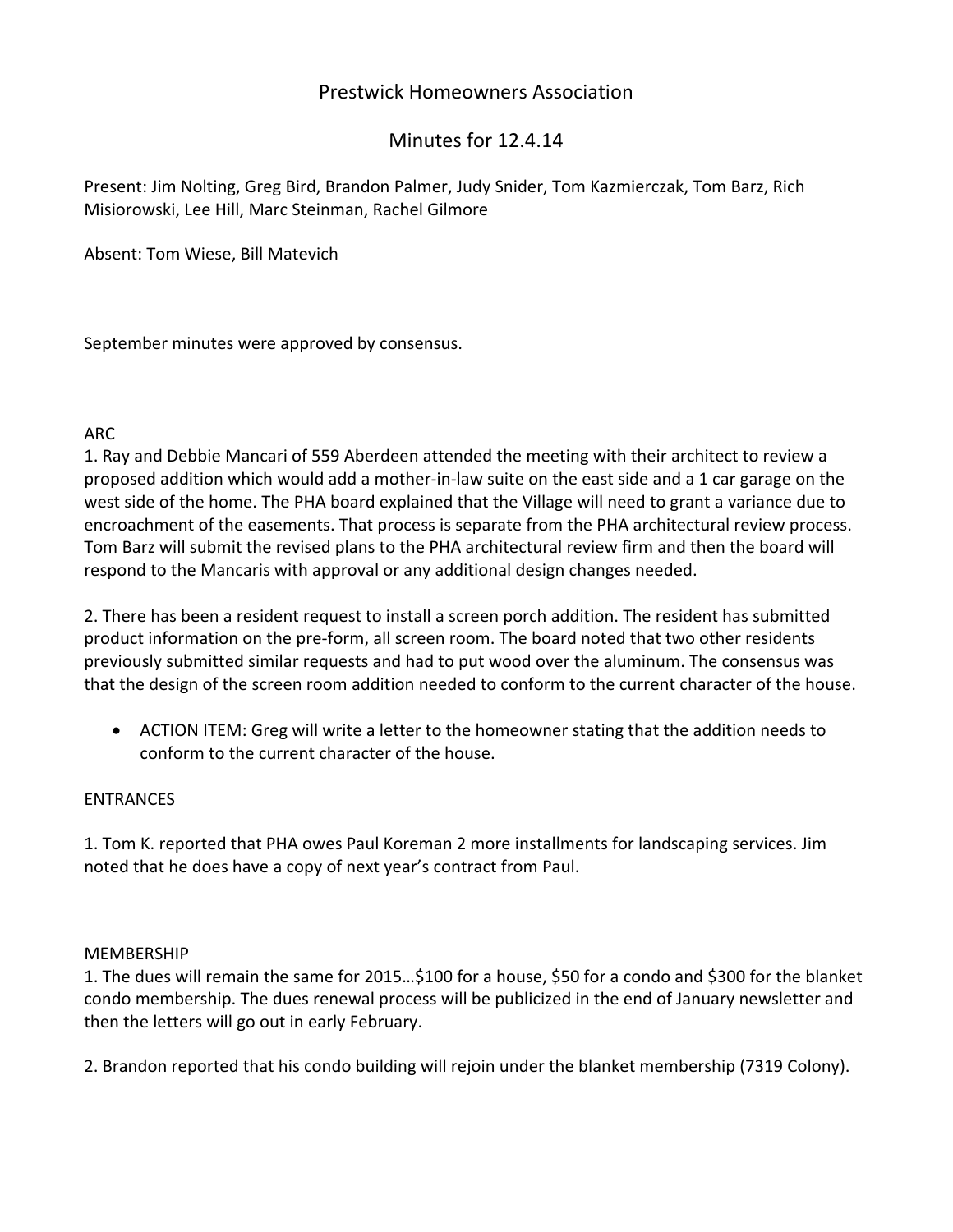3. Brandon shared historical data showing that when intentional follow up is made with newer members, they do rejoin. The board discussed renewal strategy and agreed that collectively they need to continue to work the personal approach to encourage renewals or rejoining.

 $\rightarrow$  ACTION ITEM Brandon will follow up with recent joiners this spring to encourage membership renewal in 2015.

## FINANCIAL

1. Tom K reported the following:

- He has a list of residents who paid \$25 for a roof approval which can be applied to their 2015 dues.
- Carefree blew out the sprinkler lines, and he has paid that bill.
- The Mancaris submitted a \$600 check for plan review. PHA has paid out half of that to the review firm. Mancaris now submitted a second set of plans for a second review. If the architectural review fees exceed \$600 then they will owe and additional amount.
- PHA has a little over \$15,000 in the bank at the end of the year.

## 2. Budget

- Rich recommends putting out an End of Year financial statement.
	- $\rightarrow$  ACTION ITEM Tom K. will create this for Rachel to have posted on the website.
	- $\rightarrow$  ACTION ITEM Rachel will include a plug in the newsletter for the PHA website and note that minutes, newsletters and the financial statement can be found on the website.
- A new ongoing expense is for the water bill. Tom W. did call the Village to shut off the meters for the winter.
- The board noted that Tom W. saves the association a lot of money by handling all of the sprinkler adjustments, communication with the Village regarding winter shut off and replacing the lightbulbs in the landscaping lights.

Rich moved to approve the treasurer's report. Brandon seconded. All were in favor.

Jim asked the board to review the proposed budget and be ready for discussion in January.

#### GOVERNMENTAL

Rich reported that he believes the clearing of the trees in the spillway around the dam is due to the (lobbied for/new) annual dam inspections by a certified engineer, who likely told WCFPD to cut the trees so they didn't clog the spillway.

Rich sent a letter to the Frankfort police and fire chiefs asking about continued disaster training re: CN. They reported that they had already contacted CN for additional training.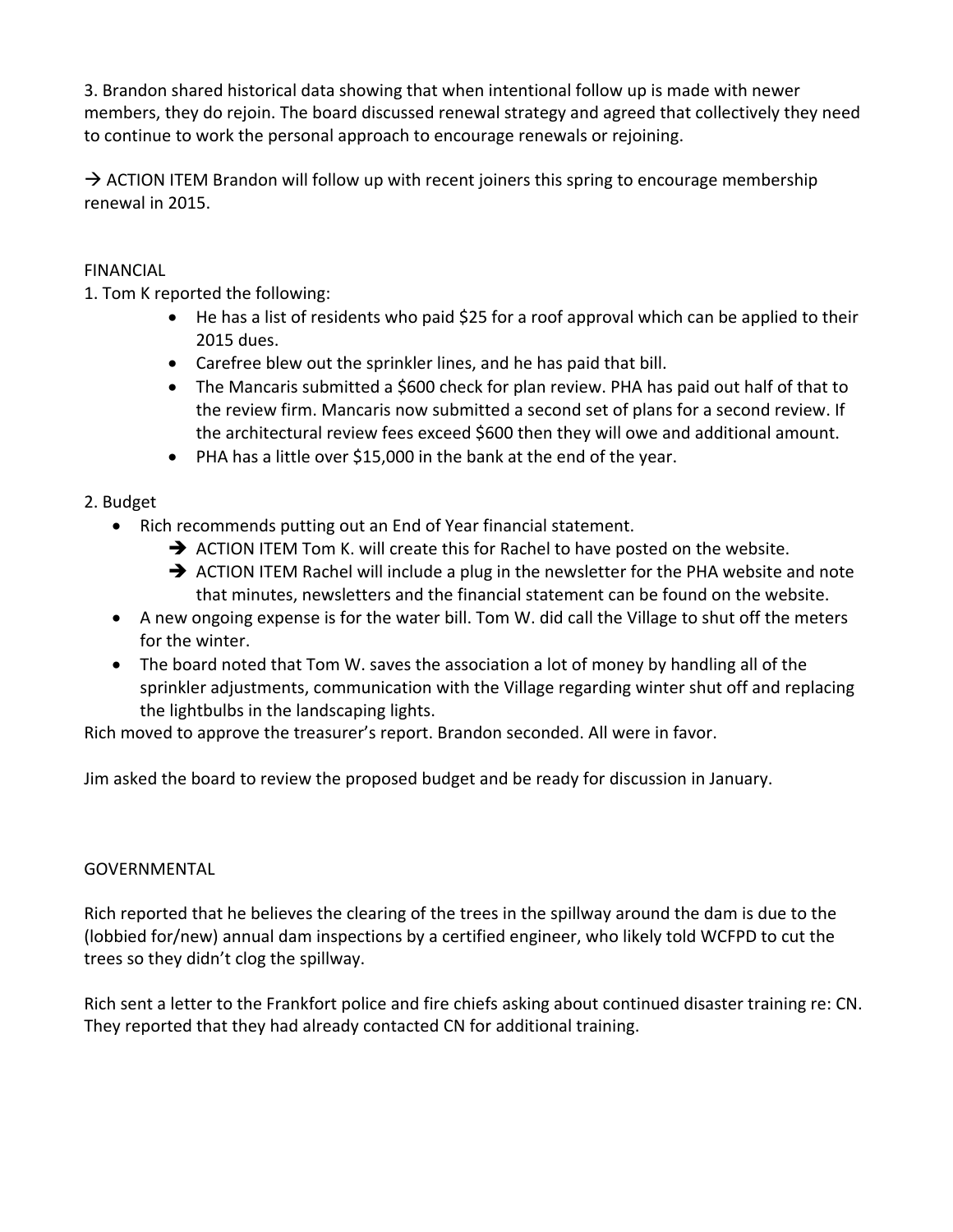LEGAL

No report.

Suggestion of a blurb for newsletter reminding walkers that cars have the right of way on the roadway.

SOCIAL

No report.

**WEBSITE** 

No report.

**SECURITY** 

No report.

#### CODE ENFORCEMENT

Lee reported that the Village has been pretty slow to address concerns given to them this fall. Lee did a drive around with Chris earlier this fall and noted long grass, weeds, trees that need trimming, illegal sheds, garbage cans left out, and general upkeep issues.

The board discussed the proposed violations spreadsheet and reviewed Judy's sample. Violations would be documented and the sheet emailed to the Village on a monthly basis.

- $\rightarrow$  ACTION ITEM: For January Greg and Brandon will do a more thorough review of the Village ordinances and make a list of the top 10‐15 ordinances that apply to typical Prestwick residence violations.
- $\rightarrow$  ACTION ITEM: For January Greg and Brandon will add to the list of ordinances a list of PHA covenants and of deed restrictions that residents violate, noting which of the covenants/deed restrictions are also violations of Village ordinances.
- $\rightarrow$  ACTION ITEM: Lee will maintain the violations spreadsheet.
- ACTION ITEM: Dawn Steinman has volunteered to mail out postcards with "friendly reminders" for first time violations.